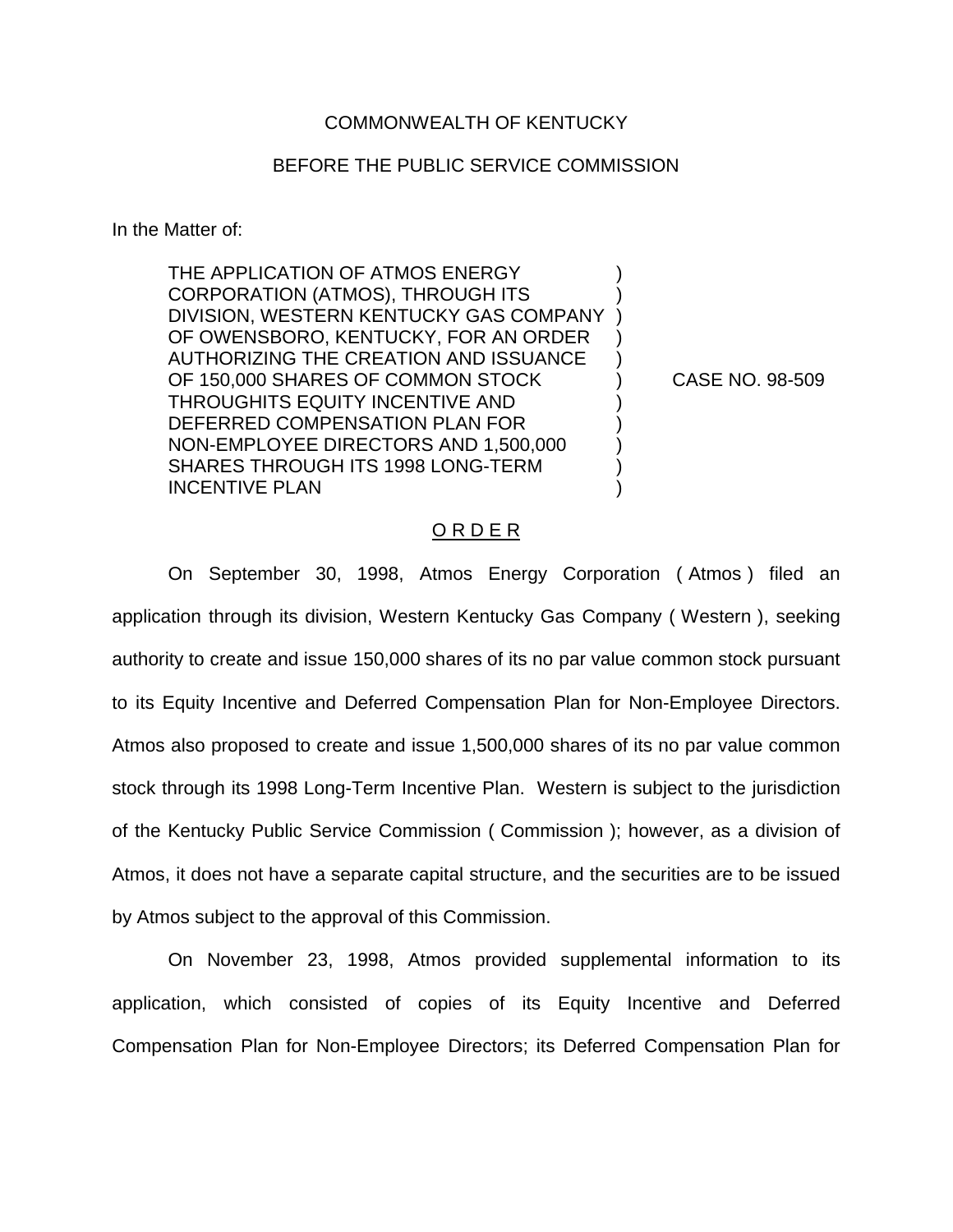Outside Directors; its 1998 Long-Term Incentive Plan; and a narrative description of the plans.

On November 24, 1998, the Commission entered its Order extending the review of the proposed financing beyond the 60-day period specified in KRS 278.300(2). On December 17, 1998, Atmos filed its response to information requested by the Commission in an Order dated December 11, 1998.

The Commission, having considered the evidence of record and being otherwise sufficiently advised, finds that the creation and issuance of the above securities by Atmos are for lawful objects within the corporate purposes of Atmos s utility operations, are necessary and appropriate for and consistent with the proper performance of its service to the public, will not impair its ability to perform that service, are reasonably necessary and appropriate for such purposes, and should therefore be approved.

IT IS THEREFORE ORDERED that:

1. Atmos is authorized to create and issue during 1999 and subsequent years up to 150,000 shares of its common stock pursuant to its Equity Incentive and Deferred Compensation Plan for Non-Employee Directors, and up to 1,500,000 shares pursuant to its 1998 Long-Term Incentive Plan.

2. The proceeds from the transactions authorized herein shall be used only for the lawful purposes set out in the application.

3. Every six months from the date of this Order, Atmos shall file with this Commission a statement setting for the number of shares issued through its Plans and the price applied to the shares.

-2-